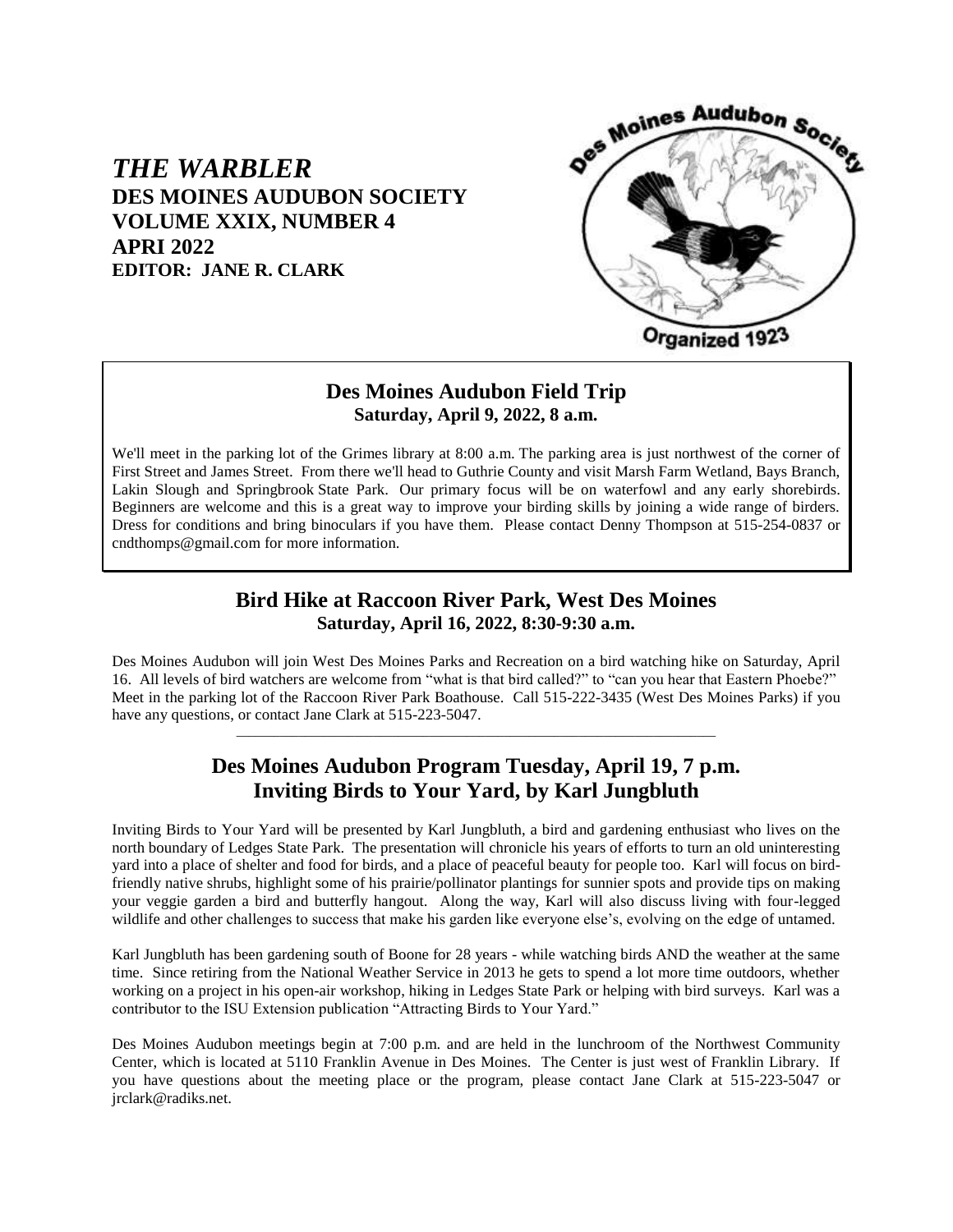## **Birding Basics at Gray's Lake**

Birding Basics began in early March and participants meet on Wednesdays, at Gray's Lake starting at 11 a.m. The group will meet at the Gray's Lake Terrace area in the south west corner of the park until further notice. There is a casual walk to search for migrating and resident birds. During the first half of the season, waterfowl are the main focus. Pelicans, Coots, Mergansers and various ducks are common visitors to Gray's Lake. As spring progresses the smaller songbirds arrive in Iowa on their migration and Gray's Lake is a good place to see them Yellow-rumped Warblers, Baltimore Orioles and an occasional Scarlet Tanager are bright and beautiful species that can be found as the group walks along the trail. John Bissell leads the group, pointing out birds, talking about their habits and answering questions. This program is great for beginners or people with some birding experience. Bring your own binoculars or you may borrow some of the city's. These outings run through May 25. These walks are sponsored by Des Moines Parks and Recreation.

### **Prairie Chickens at Kellerton Wildlife Area From Iowa DNR, March 2022**

Kellerton, Iowa - The first rhythmic and haunting cooing begins as the night sky fades and sunrise begins. The short grass prairie booming ground prepares for a display found nowhere else in Iowa. This is Prairie Chicken country at the Kellerton Wildlife Management Area, in Ringgold County.

The annual ritual begins as early as mid-March and lasts through April. Male prairie chickens meet at the booming grounds every morning to display, spar and fight with other males trying to catch the eye of the females watching nearby.

"They will be out there until 8 a.m. or so, when they begin to slow down," said Stephanie Shepherd, wildlife biologist with the Iowa Department of Natural Resources' Wildlife Diversity Program. They will display each morning regardless of the weather. The area has an elevated viewing platform to help see all the action. "Some mornings you can hear them and some you can't. They are out there every day, but are less active if it's raining or really cloudy," she said. Attendees are encouraged to bring their own spotting scopes or a set of binoculars.

The prairie chicken population at Kellerton has benefited from a collaboration between the states of Iowa, Missouri and Nebraska, and the Nature Conservancy, Blank Park Zoo and the Ringgold County Conservation Board. The collaboration extended to area producers who help to manage 30 percent of the grasslands through grazing.

Some of the partners captured and relocated prairie chickens from Nebraska to the Kellerton area and the Dunn Ranch in northern Missouri to increase bird numbers and introduce new genetics to the population. While others worked to reestablish the rolling grasslands in the area. "There has been a lot of collaboration to improve the landscape across the state line to recreate 160,000 acres of rolling hills of grass with few trees," Shepherd said. "This partnership benefits not only the prairie chicken, but other grassland species as well."

One grassland species in particular, the Henslow's Sparrow, has benefited from this partnership. The Henslow's Sparrow is listed as a state threatened species in Iowa but the population at Kellerton is so large the area has been recognized as globally important for this species.

Viewing is best at sunrise but can also be good at sunset.

"Prairie-chickens (numbered) in countless thousands and their nests often covered acres of the prairie. The long-billed curlew, now unknown in Iowa, everywhere hovered over the prairie, an easy mark for every pot-hunter......" (Bohumil Shimek describing Iowa at the time of early European settlement.)

~~~~~~~~~~~~~~~~~~~~~~~~~~~~~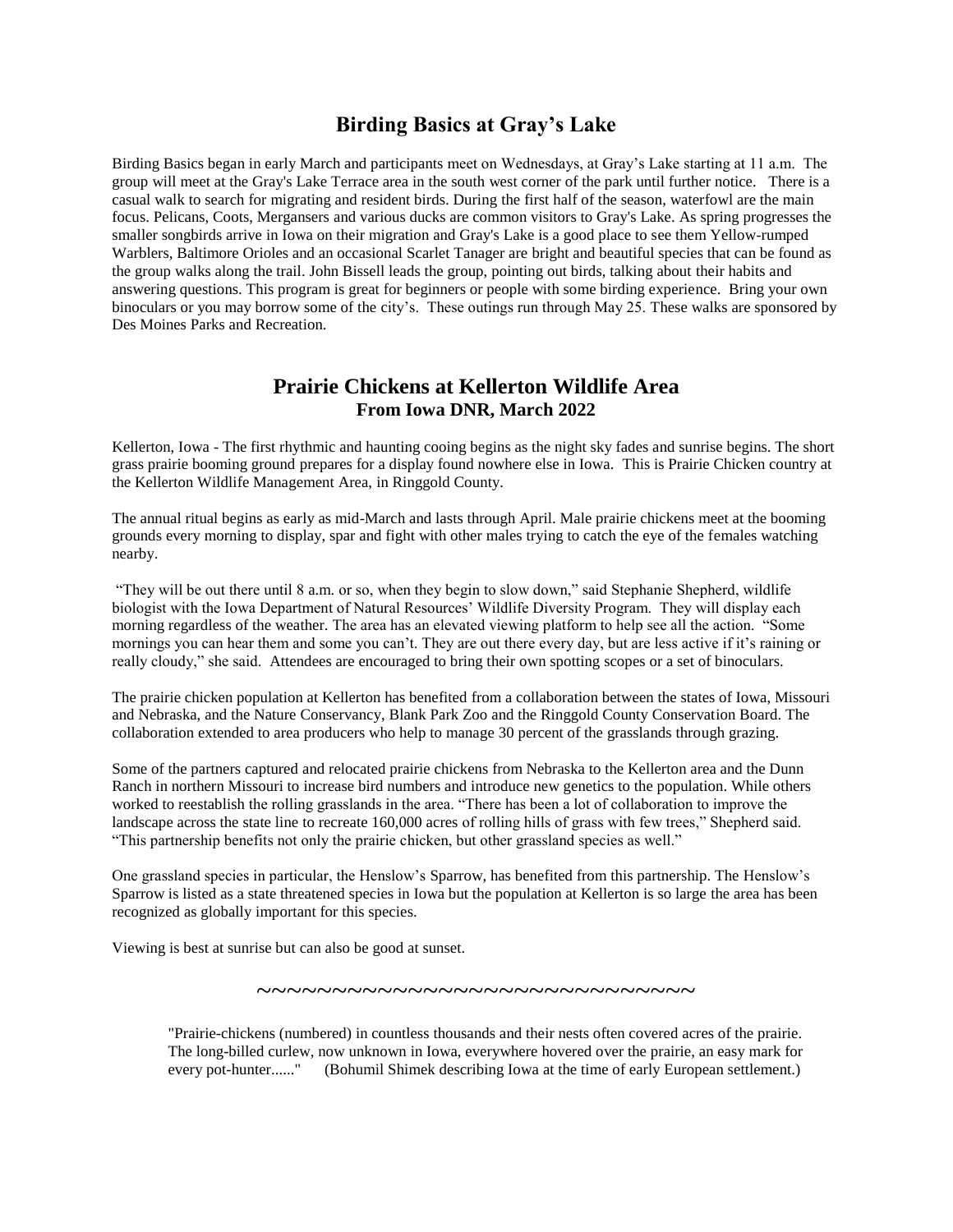### **Brown Thrasher By Carol Berrier**

A welcome addition was added to the cleanup crew under our bird feeders last spring. Joining the grackles and redwings in their quest to rid the lawn of every dropped seed, was a Brown Thrasher. This twelve-inch bird has a reddish-brown back, wings, and tail, heavy brown striping on its buffy white underparts, a large bill, and yellow eyes. A long tail accounts for half of its twelve-inch length. The sexes look similar.

Brown Thrashers seek brushy hedge rows or shrubbery for their nesting habitats. Their bulky nests are usually only two to seven feet above the ground, or even on the ground. Much of their foraging is also done on the ground. Looking for beetles, ants, caterpillars and other insects, they send fallen leaves flying. They search shrubs for berries and lawns for earthworms. They are fond of acorns which they can crack with their strong bills.

Brown Thrashers are excellent musicians. While their alarm calls sound like the loud smacking of lips, their songs are melodious and varied. Each phrase of their original song is repeated, making it easy to distinguish from the Gray Catbird's song.

The male thrasher defends his nesting territory by singing loudly from the treetops. But when courting his mate, his song is soft and intimate. Often Brown Thrashers raise two broods with the male caring for the first brood while the female starts a second

#### **NATURE'S BEST HOPE:**

#### **A New Approach to Conservation That Starts in Your Yard. Douglas W. Tallamy, 2019. Timber Press, Portland, OR. 254 pp. Book Review by Doug Harr, President of Iowa Audubon**

Doug Tallamy, Professor of Entomology and Ecology at the University of Delaware, is one of the currently best ecology and habitat protection writers. His latest work focuses upon how homeowners everywhere can (and must) create habitat corridors between urban yards, creating what he calls a "Homegrown National Park". Tallamy's book features many photos of proper and improper yard habitats; discusses how we can slow or reverse the decline in our birds, insects and other species; why alien plants are bad when used instead of natives; and ends with a chapter of his answers to frequently asked questions. This is a book highly recommended to anyone wanting to create a yard that not only brings you nature's birds and beauty, but who also want to contribute to saving our entire planet

\*Iowa Audubon Newsletter, April 2020, Volume 16

| If you are unsure of the status of your membership, please call 515-223-5047.<br>Please make checks payable to "Des Moines Audubon Society" |                          |                                                          |  |
|---------------------------------------------------------------------------------------------------------------------------------------------|--------------------------|----------------------------------------------------------|--|
| <b>Membership Levels and Dues:</b>                                                                                                          |                          |                                                          |  |
|                                                                                                                                             | Student (under 18)\$1.00 |                                                          |  |
|                                                                                                                                             | Individual Adult\$15.00  |                                                          |  |
|                                                                                                                                             |                          |                                                          |  |
|                                                                                                                                             |                          | *Additional Contribution for Conservation Projects _____ |  |
|                                                                                                                                             |                          | *Additional Contribution for Bird Feeding Projects______ |  |
|                                                                                                                                             | Name                     |                                                          |  |
|                                                                                                                                             |                          |                                                          |  |